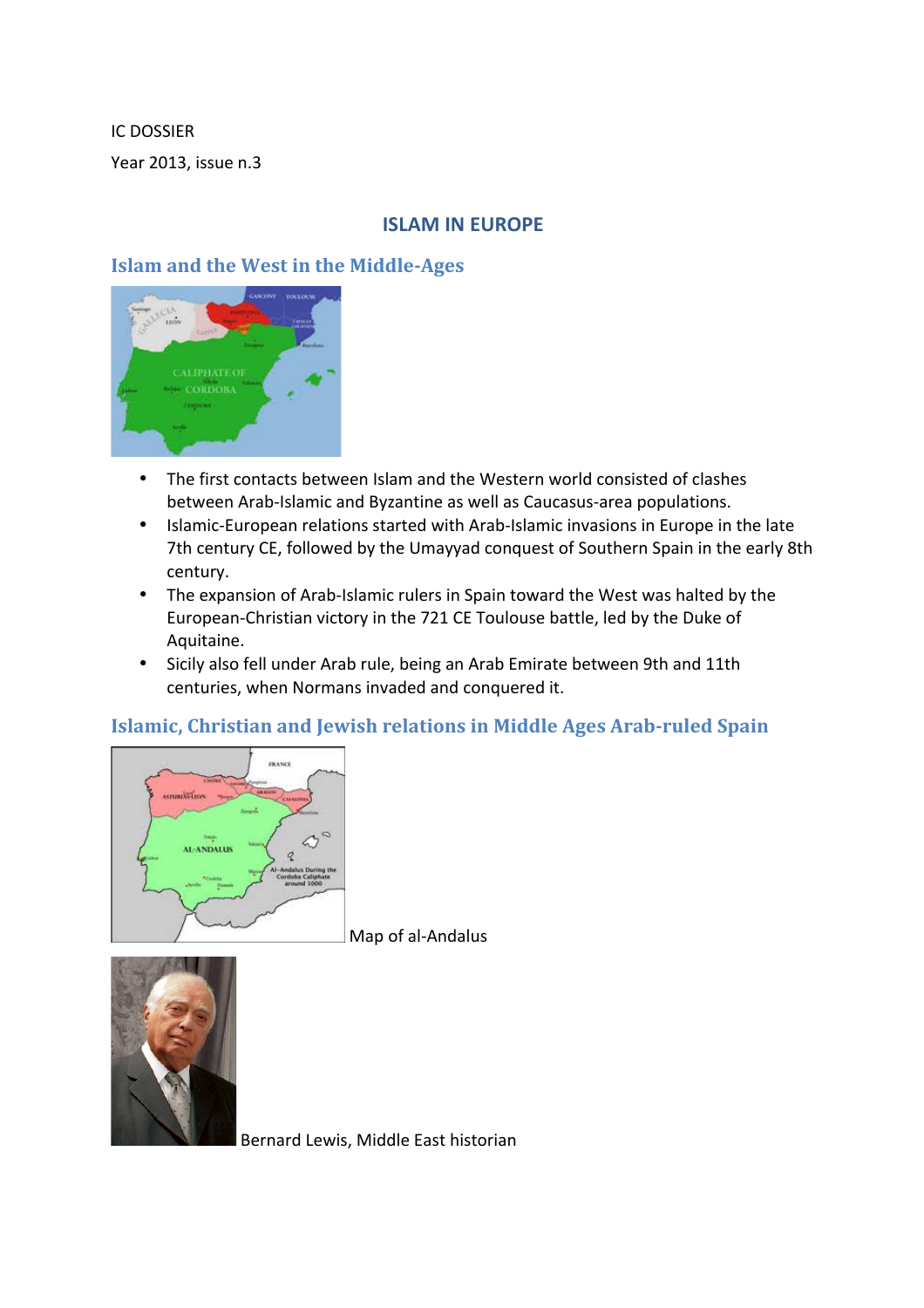- The cultural exchange among Muslims, Christians and Jewish communities in Arabruled Spain, and in al-Andalus in specific, has been object of a large debate that comprises different voices.
- The traditional position considers al-Andalus a case of multicultural harmony, called "convivencia". According to this view, tolerant Islamic rule contributed to the flourishing of Jewish culture, to peaceful development of Christian communities, and to Muslim advancement in science.
- Other authors deny that al-Andalus is a case of peaceful coexistence. Mark Cohen argues that interreligious dialogue constitutes an historical myth, serving the purpose to condemn anti-Jewish persecutions by Christians.
- Dario Fernández-Morera also claims that he "convevencia" is an historical myth; according to the author, portraying Middle Ages Islamic rule in Spain as an example of tolerance serves the purpose to support multiculturalism and attack Christianity.
- Finally, Bernard Lewis argues that Islamic positive acceptance of diversity is ahistorical and theologically erroneous.
- These authors point out that non-Muslims, called "dhimmi", were subject to the special legal status of "dhimma", regulating limited rights and duties of non-Muslims under Islamic rule, including the payment of *jizya* (poll tax on the infidels), the prohibition to ride horses, limitations of worship, and sometimes the obligation to wear distinctive signs.
- Moreover, these authors stress that anti-Jewish and anti-Christian violence took place, although it was not institutionalized in policies of minority persecution as happened under Christian rule.

# **Islam and the West in Modern Time**



- After years of clashes, invasions and wars, Islamic Turkish populations conquer Constantinople in 1453. With the fall of the Byzantine Empire, Islamic rule develops into the mighty Ottoman Empire, expanding both westward, conquering Hungary and the Balkans, and eastward, toward Persia, Arabia and Northern Africa.
- Ottoman sea and land invasions concerned all of Europe: in the Mediterranean, the Turks face Venetian influence and power; in Central Europe, Turks clash with Austro-Hungarians; while Turkish invasions reach even Poland and Iceland.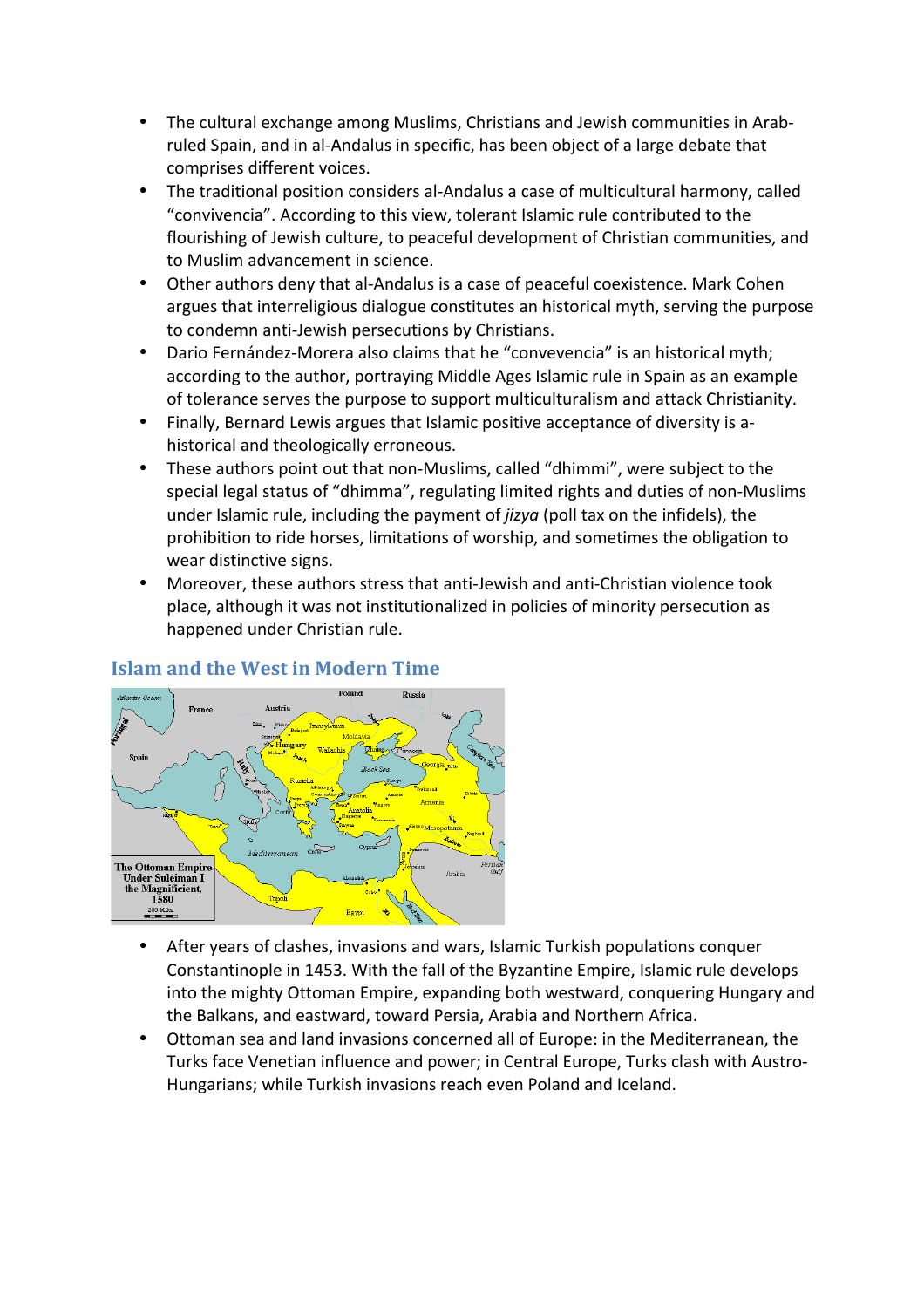

The first setback of Ottoman expansion in Europe is the defeat of the 1571 Battle of Lepanto, when the Turkish navy was defeated by the Venetian-led coalition of Southern European armies aiming to consolidate "Italian" influence in the Mediterranean and preserve Christian supremacy in Europe.



- The second setback of Ottoman expansion in Europe is the defeat of the Ottoman army in the 1699 Battle of Zenta, led by Prince Eugene von Savoy, followed by the Treaty of Karlowitz, which sets forth the progressive decline of Ottoman influence in Central Europe.
- After the fall of the Ottoman Empire in 1922, newly born states progressively adopted Western institutions, including constitutions, parliaments and governments, as well as ideologies, including Fascism, Socialism and nationalism. Among these countries, Turkey has undergone an impressive process of secularization and Westernization.

## **Contemporary Islamic Communities in Europe**

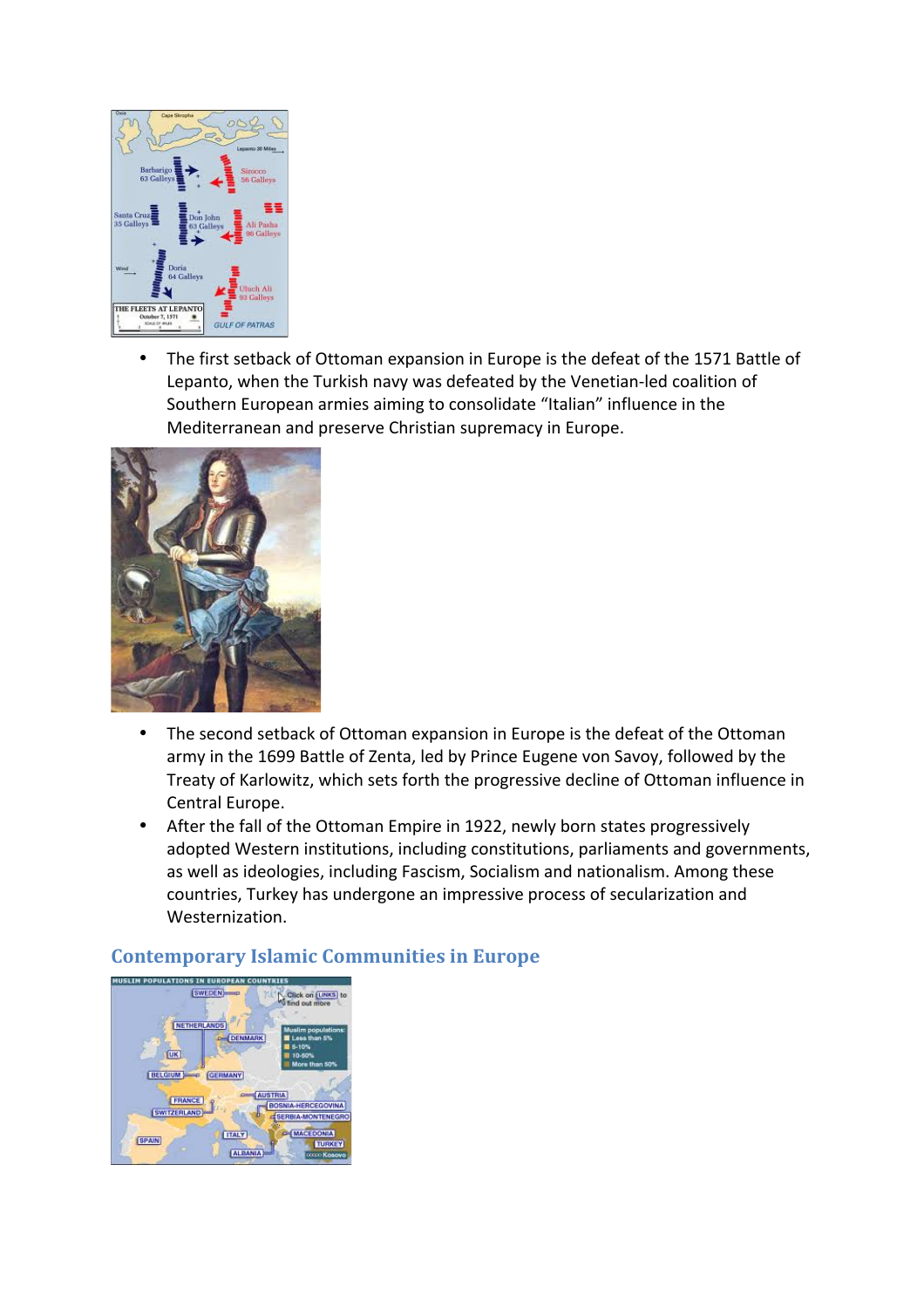- Islamic communities in Europe comprise historical Muslim communities, originating from Ottoman times, and recent Muslims communities constituted of migrants and their descendants.
- Historical Muslim communities are present in Greece (Thrace), Bulgaria and other non-EU States (Albania, Bosnia and Herzegovina, Serbia and Montenegro).
- Recently established Muslim communities originate from Northern African countries (Morocco, Tunisia, Algeria, Libya and Egypt), sub-Saharan countries (mainly from Mali, Cameroun and Sudan), Arab countries (mainly from Egypt, Jordan and Iraq) and Asian countries (mainly from Iran, Pakistan, India and Bangladesh).
- Major Islamic communities reside in France (Marseille, Paris) of Arab origin, in Austria (Vienna) and Germany (Berlin) of Turkish origin, in the Netherlands (Amsterdam) of Turkish and Arab origin, in Belgium (Brussels) of both Turkish and Arab origin, in Denmark and Sweden (Copenhagen, Stockholm and Malmö) of Turkish and Arab origin, and in the UK (London and Birmingham) of Arab and Asian origin.

# **Cultural Impact**



- Within the context of minority protection, Islamic minorities seek the implementation of *shari'a* (Islamic law), pursuing communal autonomy. The UK has recognized Islamic courts of arbitration with (voluntary) jurisdiction in matters of family and, to a certain extent, also contractual law.
- In many European States, institutions face the dilemma whether to recognize Islamic legal institutions such as polygamy, for instance, and are confronted with requests for family reunion for polygamous women and children.



Islamic communities enjoy freedom of religious presence, although are not always granted freedom of building new religious sites. Examples are the mosque controversy in Switzerland, where a 2009 referendum introduced the ban on building new minarets; the UK, where the yet non-implemented project for the expansion of the Stratford mosque would lead to the creation of the largest religious building in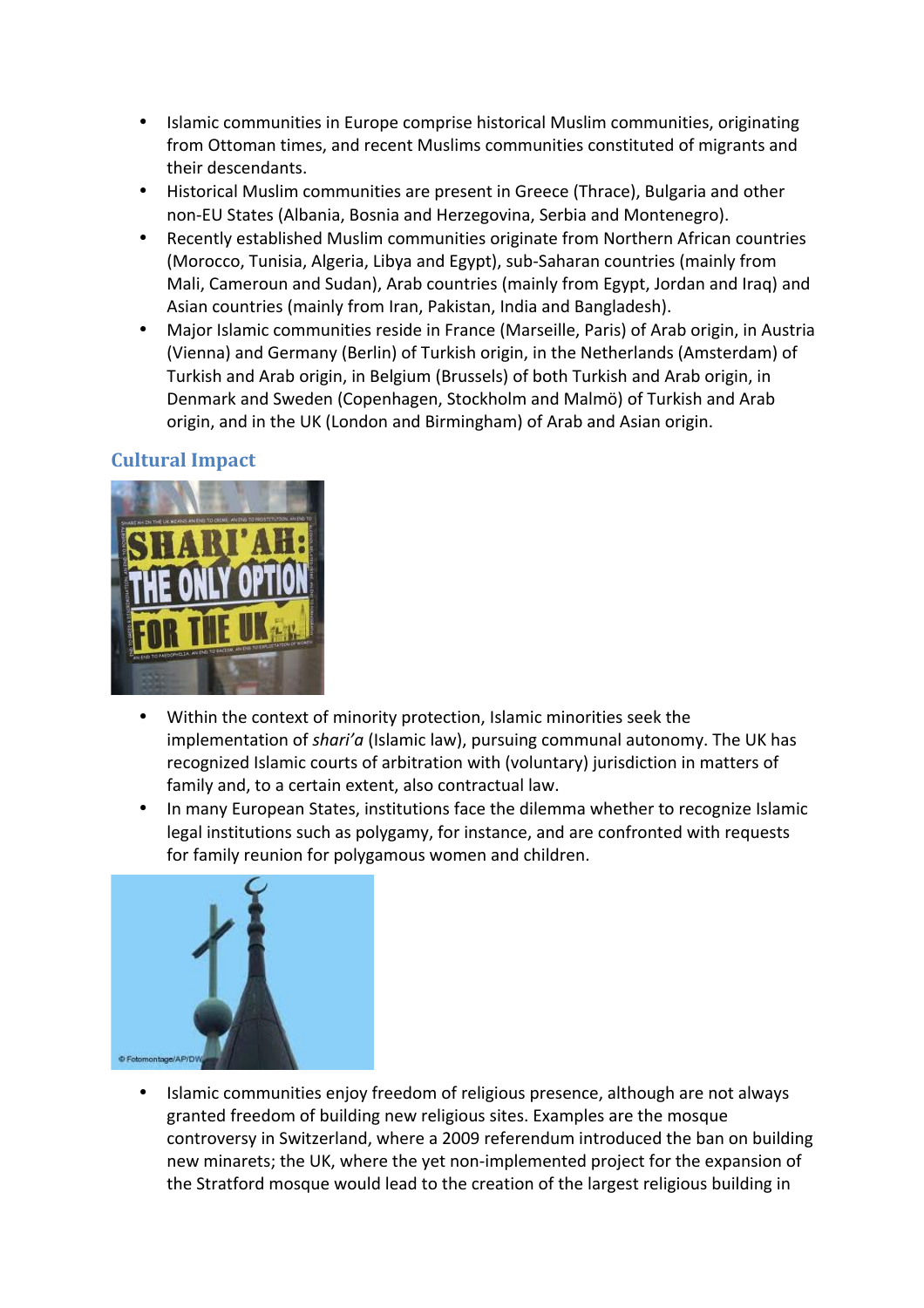Europe; Germany, where protests spread for the project to build a new mosque in Munich; and Italy, where political activists seek to impede Islamic communities from building new mosques.



Islamic mobilisation in Europe has increased in the aftermath of 9/11, including Islamist terrorism, protests, and clashes.



Islamist terrorist attacks in Europe include European targets in retaliation for European foreign policy, such as the 2004 commuter train attack in Madrid and the 2005 London tube bombing, as well as non-European targets, such as the attack on Israeli tourists in Bulgaria. A specific form of Islamist terrorism is directed against Jewish targets in Europe, such as the attack on the Jewish school in Toulouse in March 2012.



Theo van Gogh

Islamic mobilisation also concerns protests against behavior or attitudes by Europeans perceived as disrespectful. Such is the case of the controversy following the satiric cartoons portraying the Prophet published by the Jyllands-Posten in Denmark and republished by several other newspapers, including the French "Charlie Hebdo", which was bombed. The Dutch filmmaker Theo van Gogh was murdered in 2004 because of his film "Submission" allegedly was disrespectful of Islam. Similar cases of anti-European mobilization took place in occasion of the controversial film "Innocence of Muslims", considered highly contemptuous of Islam and the Prophet. A number of European politicians and intellectuals live under death threat because of their stances on Islam and the question of Islamic integration in Europe.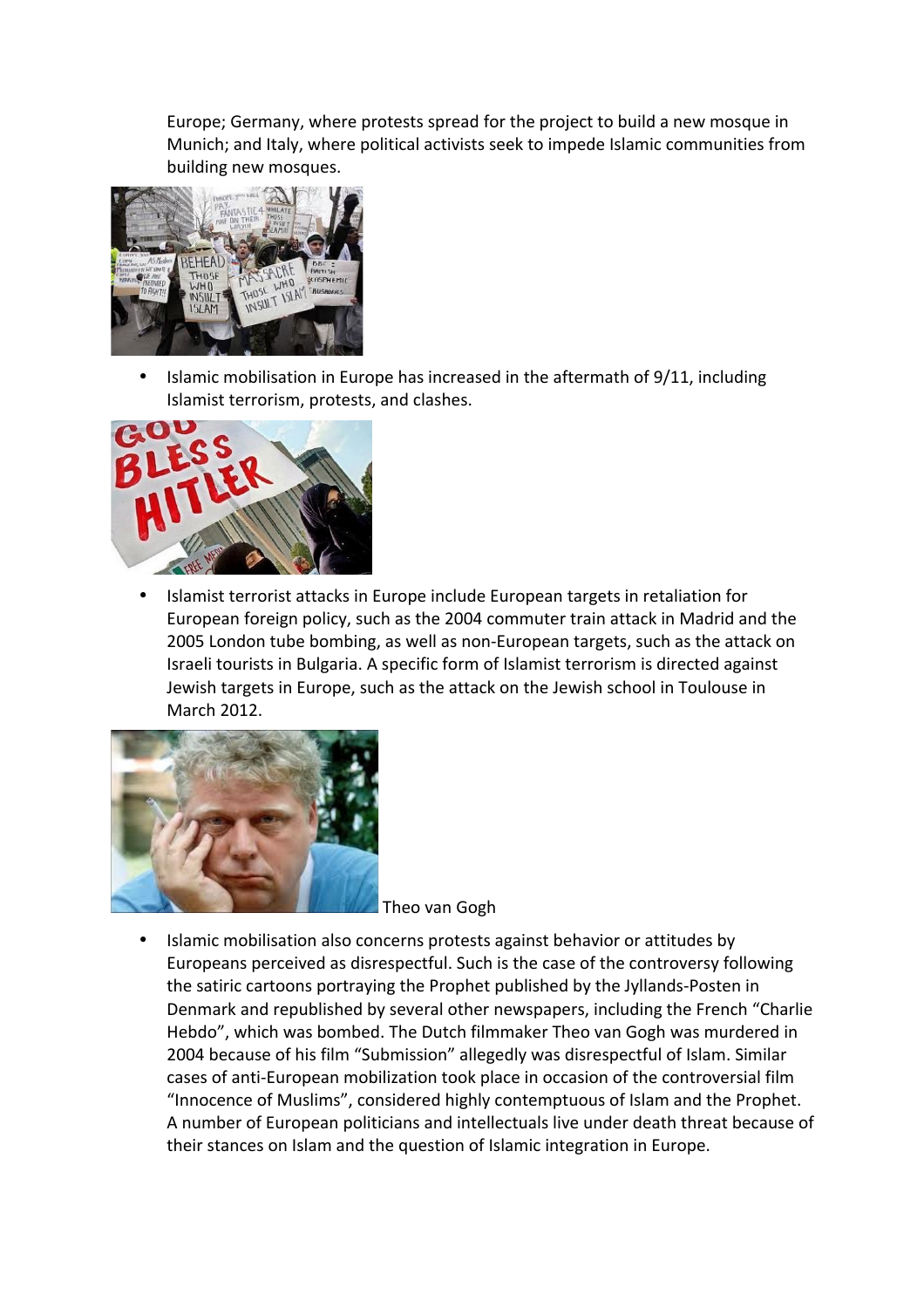• In order to favour Islamic integration in European society, many institutions have been created for supporting dialogue between Islamic communities and hosting States, including the French Council of the Muslim Faith, the Islamic Commission of Spain, the Islamic Council in Italy, the Muslim Council of Britain, the Central Council of Muslims in Germany. Often, these institutions are accused of including militant Islamist organizations, questioning the model of integration fostered by "institutionalized dialogue".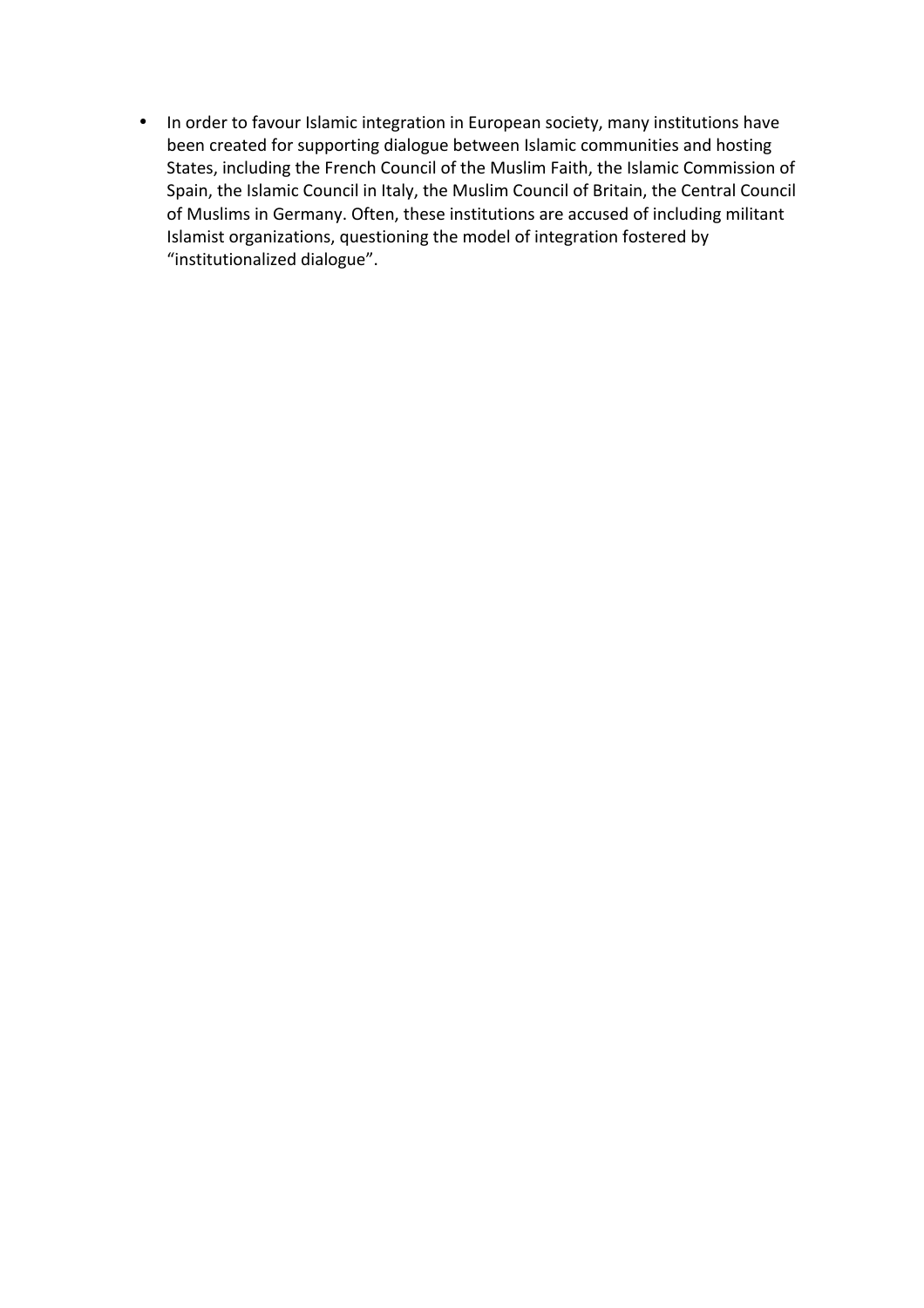## **Interview with Bat Ye'or**

*Writer and researcher, pioneer in studies on dhimmitude* 



Bat Ye'or was born in Egypt in 1933. She was expelled for being Jewish in 1957 ad settled in Great Britain, where she studied archaeology before moving to Switzerland, where she studies social sciences in Geneve. Bat Ye'or is a writer and a researcher, known for her pioneer studies o dhimmitude and iihad.

Bat Ye'or defines *jihad* as a theological-legal conception, which regulates relations between Muslims and non-Muslims (dhimmi) in terms of belligerency, temporary armistices and submission. By analysing the universality of jihad as theologically mandatory, the author illustrates the connection between *jihad* and dhimmitude, which consists of the voluntary submission and acceptance of oppression (*dhimma*, the legal statute applied to *dhimmi*, non-Muslim subiects under Islamic rule) in exchange for protection and in order to avoid death or enslavement.

According to Bat Ye'or, dhimmitude is also a psychological status of submission, which develops in the progressive Islamization of Europe, subjugated by the energy policy of Arab and Islamic countries, the influence of which affects Europe's relations with Israel, with the Jews and with Islamic immigrants.

Among her publications:

- 2011. *Europe, Globalization, and the Coming of the Universal Caliphate*. Madison, NJ: Fairleigh Dickinson University Press;
- 2005. *Eurabia: The Euro-Arab Axis*. Madison, NJ: Fairleigh Dickinson University Press;
- 2001. *Islam and Dhimmitude: Where Civilizations Collide*, Madison, NJ: Fairleigh Dickinson University Press.
- 1996. The Decline of Eastern Christianity under Islam: From Jihad to *Dhimmitude.* Madison, NJ: Fairleigh Dickinson University Press.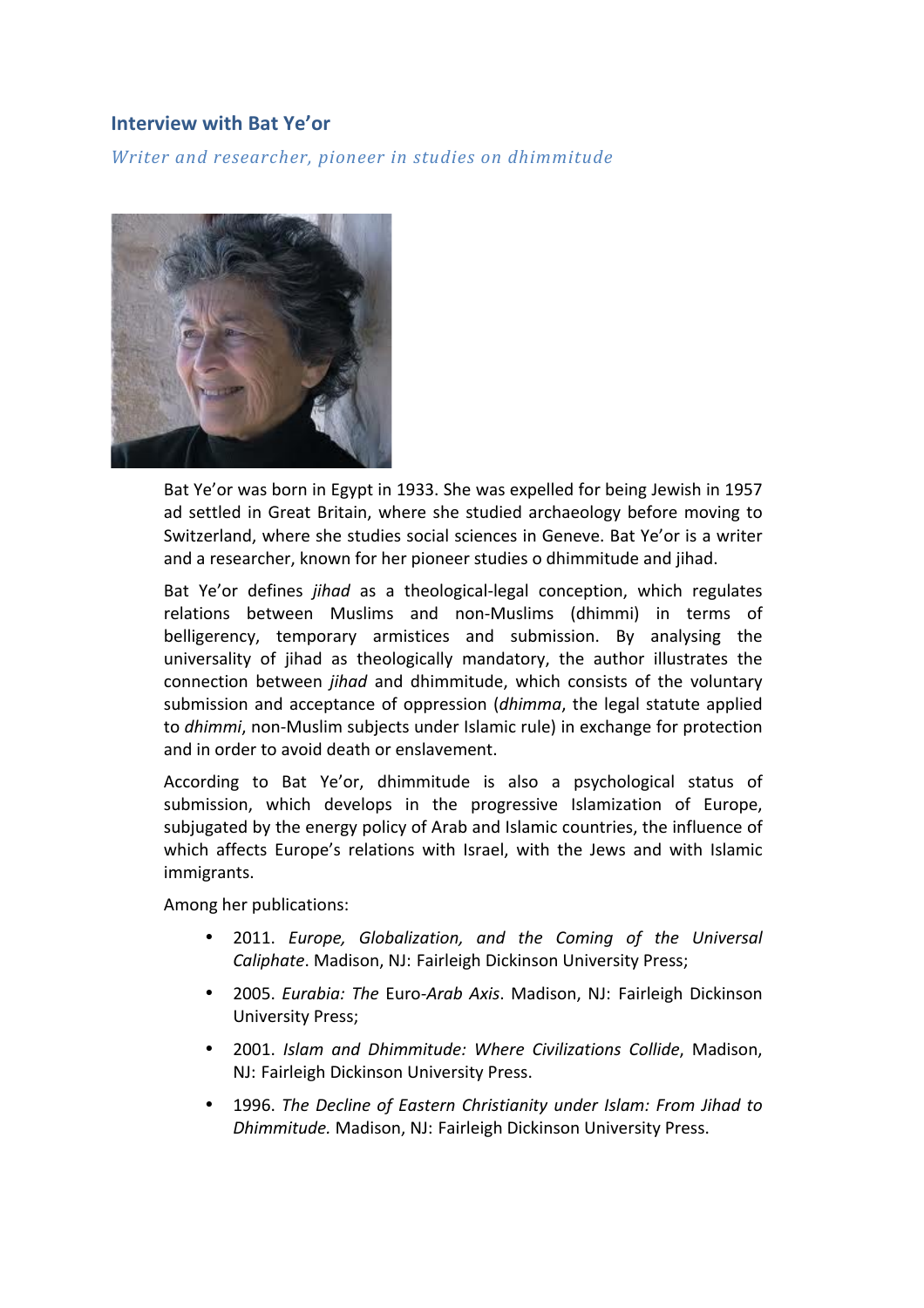**Islamic minorities in Europe are increasingly claiming for more independence to manage** their internal affairs. What is, in your opinion, the cause of their discontent toward the legal, political and social accommodation provided by European states?

Muslims immigrants come from countries governed by traditional Islamic rules and belong to a civilization that has fashioned mental attitudes, thought and behavior according to *shari'a* values and conceptions. Some immigrants have the strength to break away from this mental conditioning but most remain faithful to their tradition.

*Shari'a* rules create a society that contradicts in almost every domain Western way of life. This does not apply only to gender equality and sexual freedom, but also to politics, religion, education, science. Moreover the Koran and the Hadiths (the sacred religious Muslim scriptures) absolutely forbid Muslims to adopt the ways of Christians and Jews. This prohibition is proclaimed in the Koran's first surah which must be repeated five times a day at each prayer. For these reasons, the Muslim world has not adopted the Universal Declaration of Human Rights (December 1948) inspired by universal and not religious European values, but instead has proclaimed the Cairo Declaration on Human Rights (1990) whose articles conform strictly to the religious tenets of *shari'a*.

Besides the rejection of Western mores, there are two main other reasons for this refusal to integrate: 1) the traditional religious contempt for Christians whom must be submitted to Islamic supremacy as this was done during 13 centuries and continues till now; and 2) the religious obligation to impose *shari'a* governance on non-Muslim countries, in order to implement the Islamic system of justice and peace and the rule of Allah over the world.

### A growing number of European states are in favour of the adoption of *shari'a* law, at least in arbitration courts of family law as in the UK. What will this change lead to?

In a democracy justice and law must be the same for all. Different rules according to the diversity of population will break the cohesion of the nation and nurture conflicts. Especially in the case of Muslim immigrants: we are speaking of several millions in most European states and not of a few thousands. In France speculations affirm that they amount to over ten millions, this is like a nation within a nation.

In its spirit and source *shari'a* jurisdiction—which is based on the uncreated word of the Koran and therefore cannot be discussed, changed or criticized (blasphemy)—contradicts the rational framework of European law and the freedom of speech and scientific research. It also discriminates between women and men, Muslims and non-Muslims, as we can see it currently in modern Muslim countries and even in Europe. Religious separation between populations living in the same country will increase. The shari'a, in its spirit and rulings, represents a systemic total system. If you accept some elements—for instance regarding the school education of girls or their segregation from society—where will you stop?

The adoption of *shari'a* law in many European countries will undoubtedly accelerate the Islamization of the continent—an evolution that Europeans refuse. In other words, as we import more tenets from Muslim civilization in our countries we will resemble more to Muslim societies. This situation needs serious thinking and public discussions, because it might bring irreversible changes and social conflicts. It cannot be shelved under the carpet.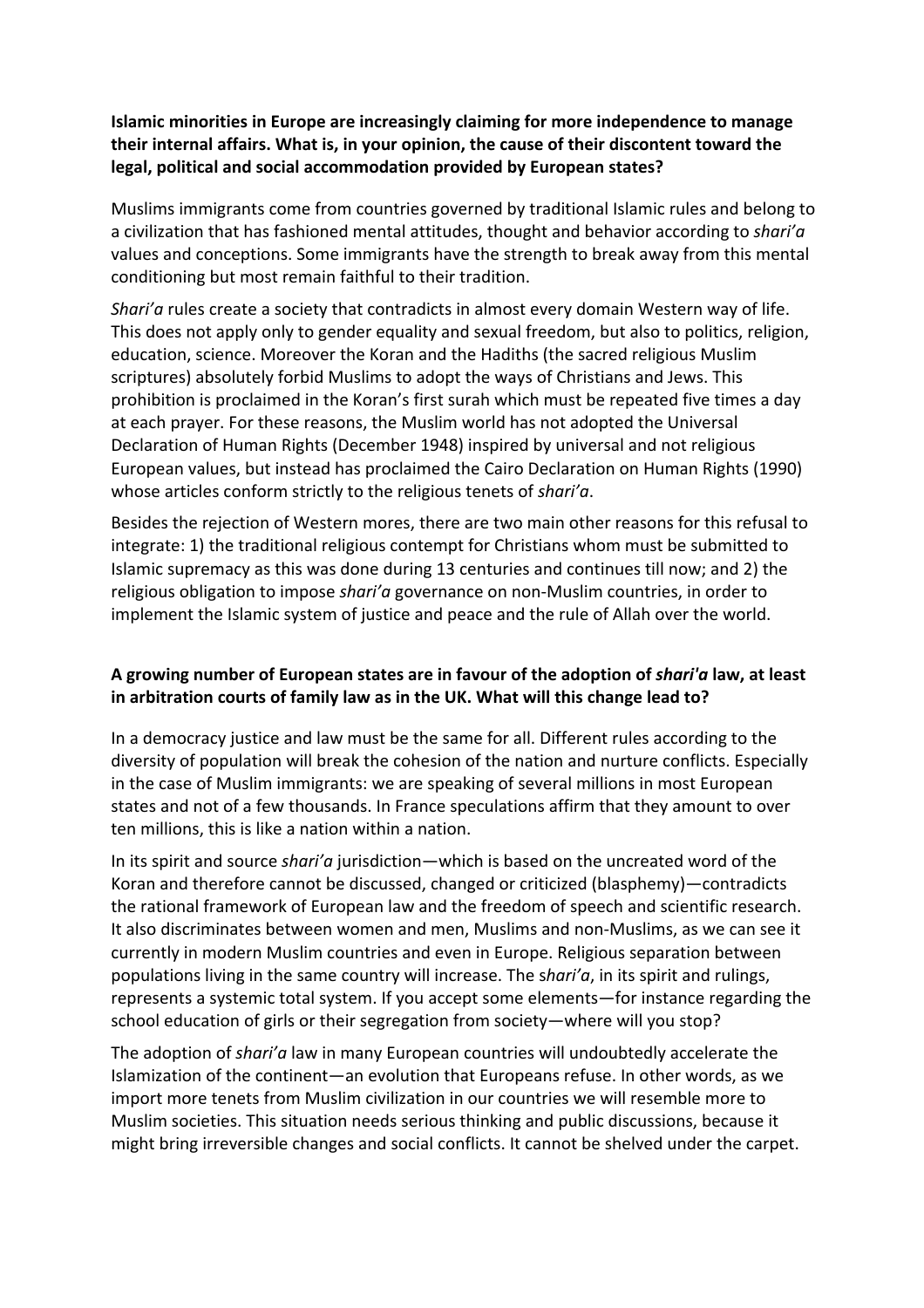**One of the arguments in favour of the adoption of shari'a asserts that by recognising Islamic law under supervision of states' civil courts, there will be more chances to advance Western standards and, consequently, internal illiberal practices implemented by** *shari'a* will be more probably abandoned. Do you share this argument?

You cannot base a policy on wishful thinking. This argument affirms the contrary of truth. It reveals the weakness of governments that cannot or fear to impose on Muslims immigrants the law of their countries because they know they oppose it on the grounds that European laws contradict *shari'a*. 

### In your books, you define dhimmitude as the submission to Islam and the acceptance of an **inferior status in society in order to avoid death or enslavement and contemporary dhimmitude** as the subjugation to Islam in order to avoid anti-Western violence. Beyond **fear, how does the dhimmitude attitude express itself?**

Many motivations induce people, particularly politicians, to accept dhimmitude without even being conscious of their passivity. First let me point out that politicians as well as the large public totally ignore the meaning of dhimmitude. They have a vague notion of the special condition of non-Muslims, usually Christians, in Islamic countries, but they do not have a name for it. They do not see it as resulting from a specific military and theological obligatory legislation that has at its core an inner ideological justification. Being ignorant, they are therefore particularly vulnerable to it.

Furthermore, we are prisoner of a systemic social indoctrination spread throughout the media, books, films, and publicity that continuously and in every way preach multiculturalism, relativity of cultures, deconstruction of Western fundamental cultural criteria, interfaith dialogue, Western guilt, Europe's scientific and artistic debt to the magnificent Islamic civilization of tolerance and peace. Notions of jihad and dhimmitude are totally rejected and forbidden. European specific identities and history are purposely blurred, dismissed in order to please foreigners who despising them maintain proudly their own traditions and beliefs.

Let me specify that dhimmitude is not only a military, political, legal, social and religious condition; it is also the perverted mental conditioning of a person who justify his own subjugation. Intellectual dhimmitude precedes and facilitates the physical realization of dhimmitude. 

Dhimmitude in the West appears in the official and free adoption by the elite of the Islamic narrative of history. I recognize that prejudices being frequent in historical accounts must be suppressed. However the historical structure of data and documents should not be dismissed but preserve being the foundations of learning and civilizations. In schools and universities, we see the permanent clash between Western and Islamic conceptions of history—the latter one suppressing any criticism of jihad since it is a religious sacred command. Jihad is not perceived as an aggressive war but as peaceful Muslim activities to take back from the miscreant occupiers countries that should revert to Islam.

#### **Do you refer to Israel as well?**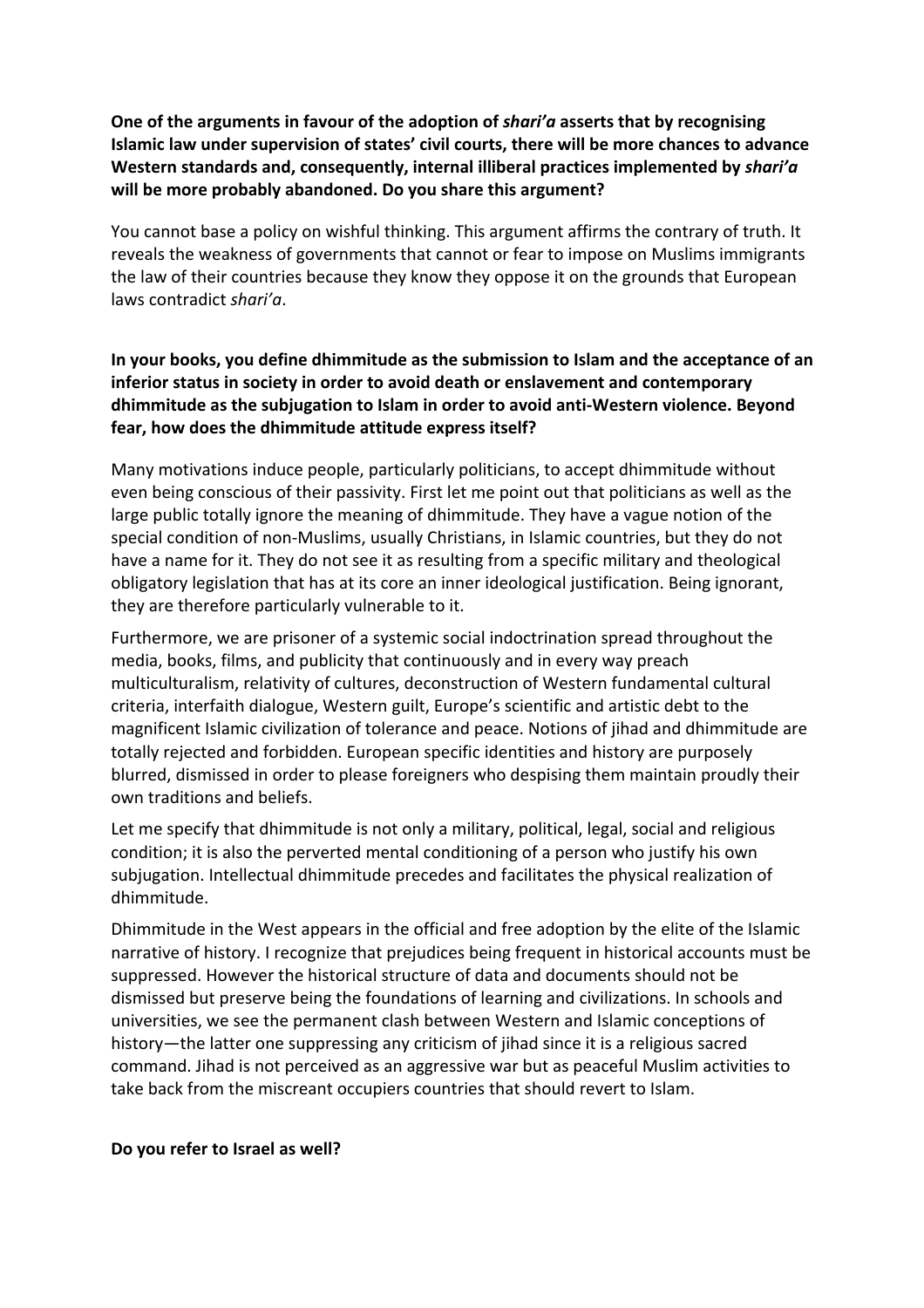The Islamic narrative adopted by Europe is particularly shocking regarding Israel, since it refutes Israel's rights in its own ancestral homeland and submits to jihad strategic and ideological criteria. Obsessed with an anti-Israeli revengeful hatred, Europe together with Arab-Muslim countries, conducts at every level a war to delegitimize and demonize Israel with the final goal of destroying it. I consider this policy a significant sign of dhimmitude. Europe knows very well the history of the people of Israel in its own land because for twenty centuries it remained the base of its spirituality and values. Yet it embraces the jihadist ideology that denies it even if jihad aims at Europe's destruction as much as Israel. In other words, Europe is complying with Islamist goals toward its own destruction like a vassal continent.

Another sign of dhimmitude is the creation of a whole European industry falsifying Israel history, archeology, and Biblical sites, in order to Palestinize, hence Islamize, them. In museums in Paris and London Palestine and Palestinians are mentioned on items referring to Hebrews two thousand B.C. whereas the Roman Emperor Hadrian named the Jewish country "Palestine" after having defeated its Jewish inhabitants in 135 A.C.!

### **Then does dhimmitude also affect Europe's reaction to the mobilisation of Islamic minorities?**

Besides its dhimmi subservient policy to the Muslim world regarding Israel, immigration and textbooks, European governments have imposed over their citizens the *shari'a* law on blasphemy. The EU willful denial of terrorism and insecurity evokes the dhimmi peaceful resignation to his demise. Freedom of speech and thought has disappeared from universities and media. Aggressiveness and intolerance replace them. Those who resist, like Geert Wilders, Magdi Christiano Allam and others, are targeted by murderers. Recently, Lars Hedegaard, the Danish champion of free speech, just escaped from a criminal attempt at his life—although only speculations can be made here, the suspect having not been found. Europe is becoming less European and more Islamized with of course an unconscious habituation to dhimmitude—insecurity, aggressions, and insults—by indigenous non-Muslims.

The trend toward dhimmitude flourishes in a Europe that chose the disaggregation of its foundations and the destruction of the Nation-state.

Radical Islam is an anti-liberal ideology. You argue that European ambivalent attitude, dhimmi attitude, toward radical Islam indirectly supports it. How do you explain that European countries has progressed in science, technology, welfare, culture, societal issues such as minority or gender rights, and simultaneously open the gates to anti-liberal **ideologies?**

There are many contradictions in politics and history; a multiplicity of trends suppresses coherence and uniformity. Great discoveries and artistic achievements have in the past coexisted with wars and social injustice. Under the Nazis, intellectual and artistic life continued; in occupied France, Jean-Paul Sartre and Simone de Beauvoir, as well as many other great authors and artists, flourished unconcerned by the inhumanity of the period. The progresses in science, technology and other sectors result from the devoted efforts of doctors, scientists, researchers and other individuals, not from politicians.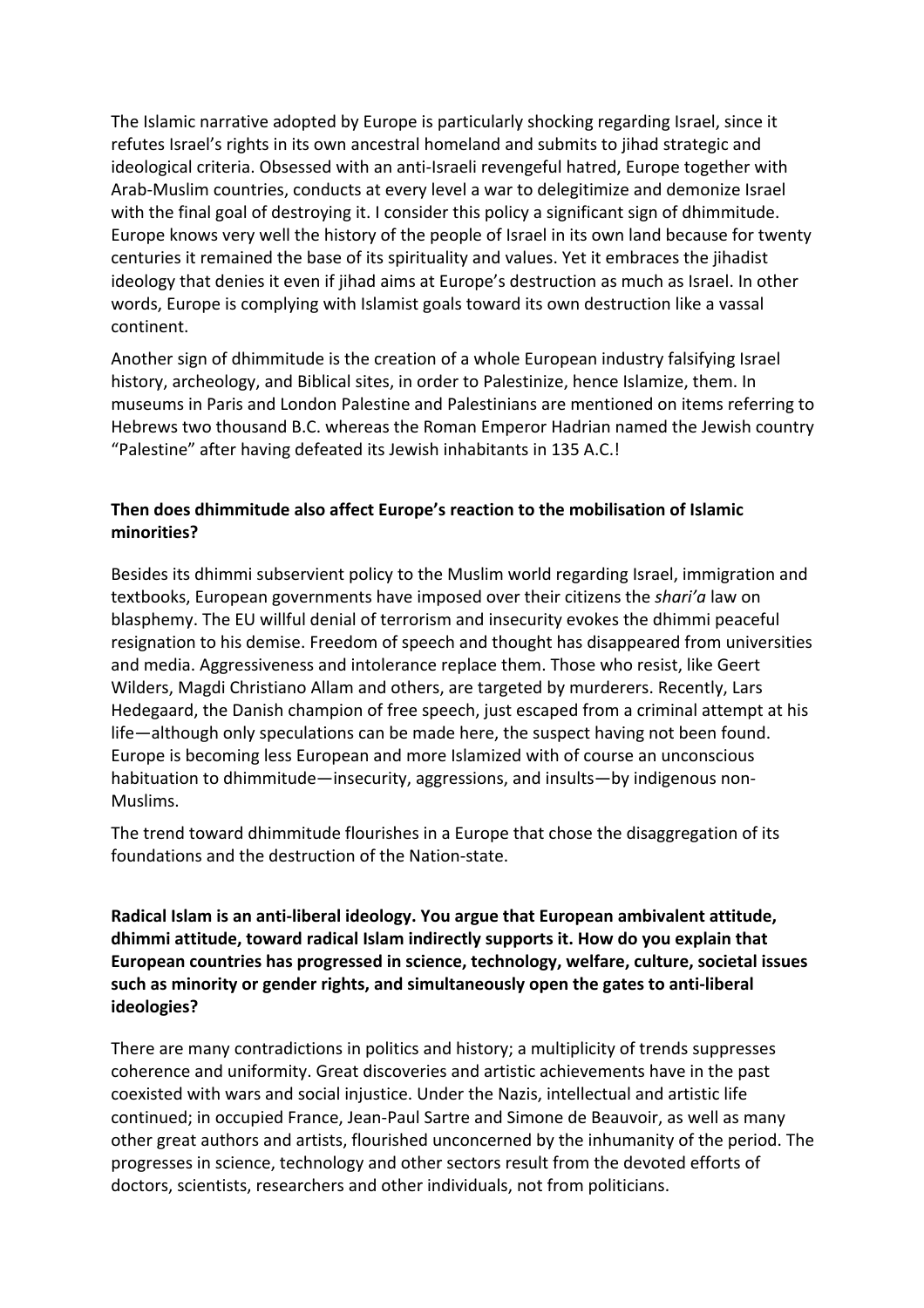Like in totalitarian regimes, opposition to European pro-Islamic policy existed but it is locked. Dissidents are indicted as racists and Nazis by an international media campaign of witchhunt. They are victims of boycott, discrimination, social and professional ostracism, and suffer material insecurity because they fight against dhimmitude. Not only do their own governments and the state apparatus persecute them, but also jihadists who apply in Europe the *shari'a* law of blasphemy target them.

### Many NGOs, such as One Law for All, advocate against the adoption of shari'a and in favour of the integration of Muslim groups in European societies, preventing radicalisation that stems from separate education, separate legal systems and underground religiouspolitical activities. Do you see in these activities an emerging social movement that **counteracts institutional passiveness?**

Yes, it is a positive initiative; for Muslims too, because it will avoid conflicts and resentment against them. There are 56 Muslim countries, plus the Gaza Strip, which apply the *shari'a*. Muslims who want to live under the rule of *shari'a* must immigrate to these countries not to Western countries.

**Contemporary Middle-East countries inherited the Ottoman system of the "millet", which** consisted in self-government of ethno-religious communities, including family law. Israel has adapted this system, by recognising religious courts, including rabbinical and Islamic courts, with extensive power in terms of family law. The supervision of the Supreme Court **over religious courts' decisions has influenced religious jurisprudence, including** *shari'a* judges. In your opinion, could this be a model to be adapted in Europe for the recognition of *shari'a* courts, as already happened in UK?

The so-called "millet" system was first designed by the Romans. As their Empire expanded by the conquests of numerous peoples and territories, the Roman emperors accepted that their subjects kept their particular national religion, their gods and their own laws. In this context, Judaism, as the religion of a nation allied and friendly with Rome, was recognized *religio licita*, and guaranteed juridical autonomy. Even after the destruction of Jewish independence by the Roman armies, and the incorporation of their country as a new colony named *Palaestina* within the Roman Empire (135 a.c.e.), this autonomous statute remained, but with some changes.

It is the Christianization of the Roman Empire that transformed this "liberal" situation into an obligatory condition of misery and wretchedness for Jews. However, while all pagan cults were prohibited, Judaism was tolerated within legal discriminatory and oppressive rules intended to humiliate and incite hatred. This anti-Jewish legislation was inscribed in the Byzantine legal codes from the fifth century onward. It constituted the Jewish statute, applied throughout Europe until the  $18-19^{th}$  century, when it was abolished with the French Revolution; some of its rules were re-enacted in the racist anti-Jewish status proclaimed by the French Vichy government during the Second World War.

When in the seventh century the Arabs invaded Byzantine territories, they adopted this Jewish statute under an Islamized and aggravated form and integrated it into the *shari'a* books, applying it to Jewish and Christian populations. It is known in the Ottoman Empire as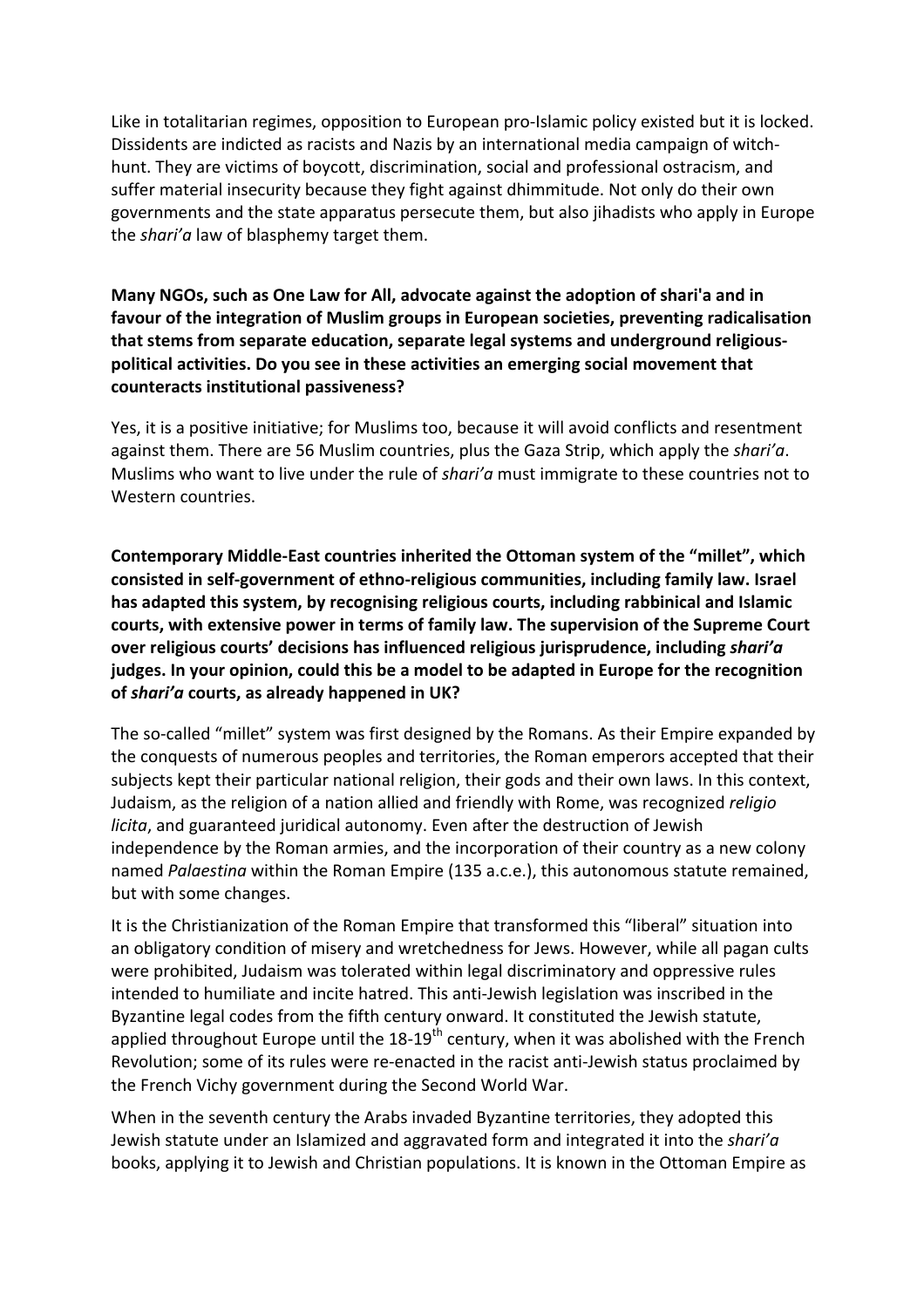the "millet" system. This is the legal condition that I have studied under the name of dhimmitude, which is still valid today in Islam as it is obvious to everyone who knows it.

Now let me tell you why I object to introduce the millet system in Europe in the 21st century. First, the millet system does not just mean religious and civil autonomy for minorities. It stems from a jihadist conquest and is correlated to jihadist rules. It is linked to territorial conquests, being under its mild Roman form or in the oppressive *shari'a* legislation against the conquered population of the Islamic Empire. Second, it is inseparable from the whole dehumanizing system of dhimmitude, which, in short, requires:

- Economic, social, religious, cultural and legal inequality between Muslims and non-Muslims;
- Collective responsibility of the non-Muslim community;
- Cultural limitations;
- Discriminatory legal disabilities;
- Protection conditional to the submission to an inferior status;
- Prohibition to own lands and so forth.

European colonization of Muslim countries and the nationalist Arab governments have abolished it, but its discriminations against non-Muslims, having being integrated into the shari'a are still valid today even in Turkey. It was never established in the Arab peninsula where non-Muslims could not live.

The situations of Muslim immigrant communities in Europe are quite different from the subjected indigenous millets. They are not indigenous European submitted nations but foreigners who chose to immigrate from their free will. I think that lawyers should work out a system that respects their religious requirements in accordance with the national legislation of the host countries.

You describe with great competency the millet system adapted to the Israeli jurisdiction. But this system was imposed by the former British colonizer and was never adopted by any of the people who after centuries of struggle, succeeded to free themselves from Islamic colonization: Spain, Sicily, Serbia, Greece, Bulgaria, Romania and Armenia.

European lawyers and politicians should consider three points that relate only to Islam:

- 1. The mandatory association of religion and policy;
- 2. The uncreated origin—and therefore unchangeable character—of Islamic sacred scriptures.
- 3. The religious imperative of a universal jihad.

When we speak of Islam, we also speak of Muslim-Jewish relations and Muslim attitude **toward Israel. I dare to ask an apparently naïf question. Why are Jews asked to assimilate** into the majority culture of their countries of residence, while Muslims are encouraged to ask for more independence and autonomy under the tenets of minority protection and human rights? Why are Jews considered unrepentant "diverse people" sticking to ancient traditions, while Muslim practices are welcomed as a positive expression of diversity, **somehow romanticised?**

European relations with Muslims fit into the pattern of dhimmitude. European politicians do not dare to confront the powerful Organization of Islamic Cooperation (OIC), which is,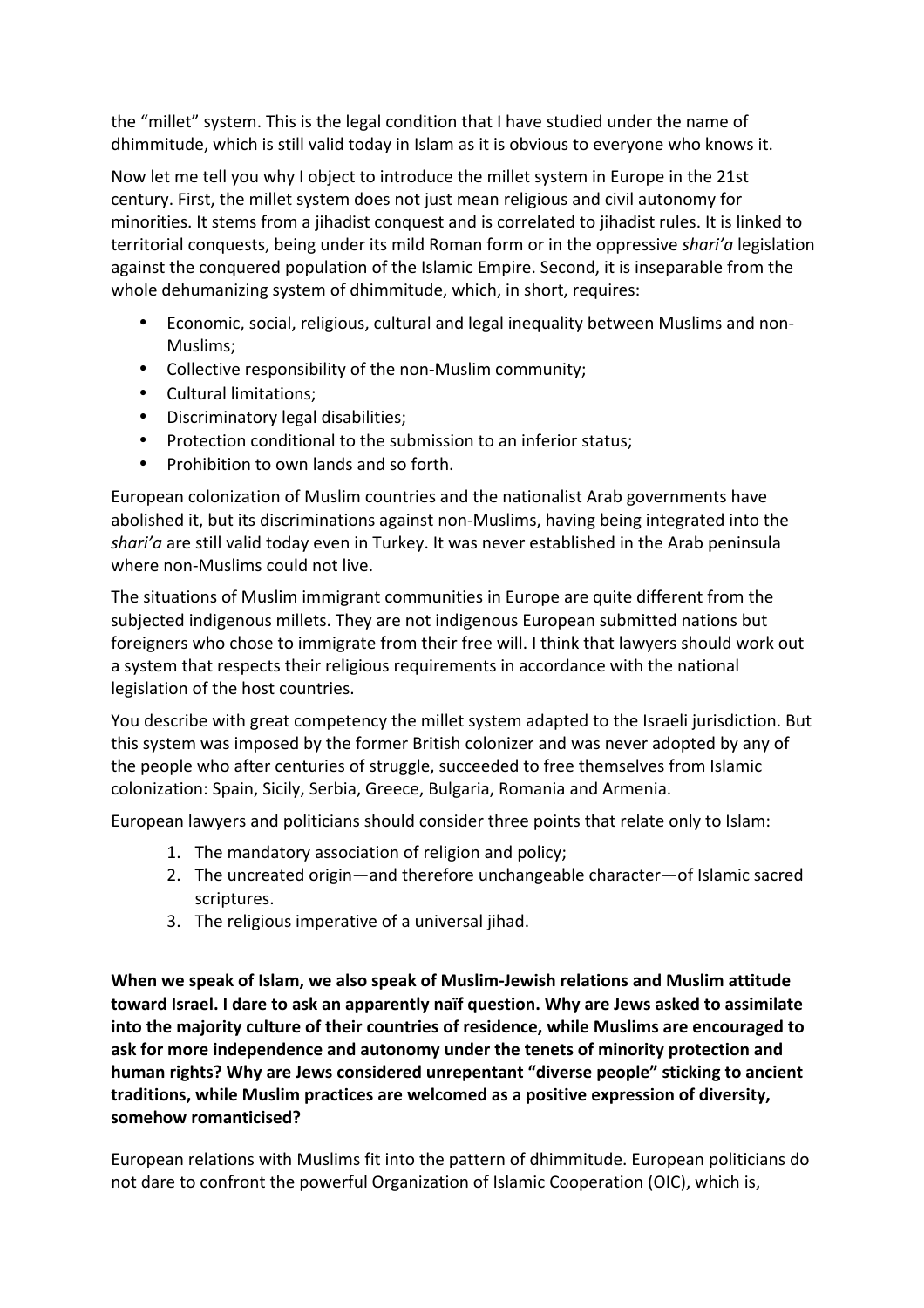indeed, the source that dictates to Europe its anti-Israeli policy, its Muslim immigration strategy regarding education, textbooks, non-integration, separate Muslim schools, positive discrimination, promotion of diversity, blasphemy law, shari'a banking and so forth. The European Union and its European leaders are just the conveyor of OIC orders that they impose to their people. The OIC has recruited and paid, in Europe, countless lobbies and collaborators to implement its quiet jihadist strategy.

Israel has no such strategy toward Europe, or such financial power and no leverage over European policy. As for anti-Jewish animosity, it is a combination, in some milieus, of traditional Christian antisemitism but mainly it is the spread of Muslim judeophobia and Palestinism.

### **Carrying Jewish symbols has become increasingly dangerous in Europe, for both radical** Left and Islamic anti-Jewish violence. The anti-Semitic predicament within Islamic groups, mosques and Muslim schools is well known. What is the reason of the disinterest that **authority shows toward this phenomenon?**

I do not know if we can speak any more of authority. Thanks to the European Union and the OIC, European states are in a condition of delinquency, incapable of imposing order and security on their own territories, which constitutes the first duty toward their citizens. Now they plan to abolish borders and reject the constraints of the nation-state, opting for welcoming massive immigration—hence, the necessity of promoting multiculturalism and the relativism of values. The economic crisis will worsen the situation.

Regarding antisemitism, it was promoted by the European Commission from 1999 in order to frighten the small Jewish communities that survived the Shoah. The aim was to force them to denounce Israel and increase the isolation of the Jewish state. The BDS campaign, the economic boycott, the apartheid and "occupation" accusations thrown at Israel, which trigger antisemitism, emanates from the EU, the OIC and its European collaborators, as well as from the Palestinian dhimmi Churches.

Political Europe has always been hostile to the Jewish National Liberation movement. Except for some individuals and isolated politicians, governments collaborated in a way or another to the Shoah. European exoneration of radical Islam is integrated in its support for Palestinism, which ideology impregnates its deceitful war against Israel.

### Hezbollah has organized a terrorist attack against Israeli tourists in Bulgaria. Previously, Arafat's PLO has repeatedly attacked Jewish and Israeli targets in Europe backed by radical left terrorist organizations. The EU and other member states refuse to enlist Hezbollah in the terrorist list organization. Is that an example of dhimmitude?

Sure. Dhimmis fear of terrorist retaliations in Europe or other countries. This example illustrates how ludicrous is the mask of human rights' champion the EU pretends to wear. France, the great enemy of Israel's self-defense policy declared in a grandiloquent way that in Mali terrorists must be eradicated. And why not in Gaza?

### Radical left and Islamic groups converge on another issue: the delegitimisation and demonisation of Israel. What are the reasons of this ideological commonality? In the end,